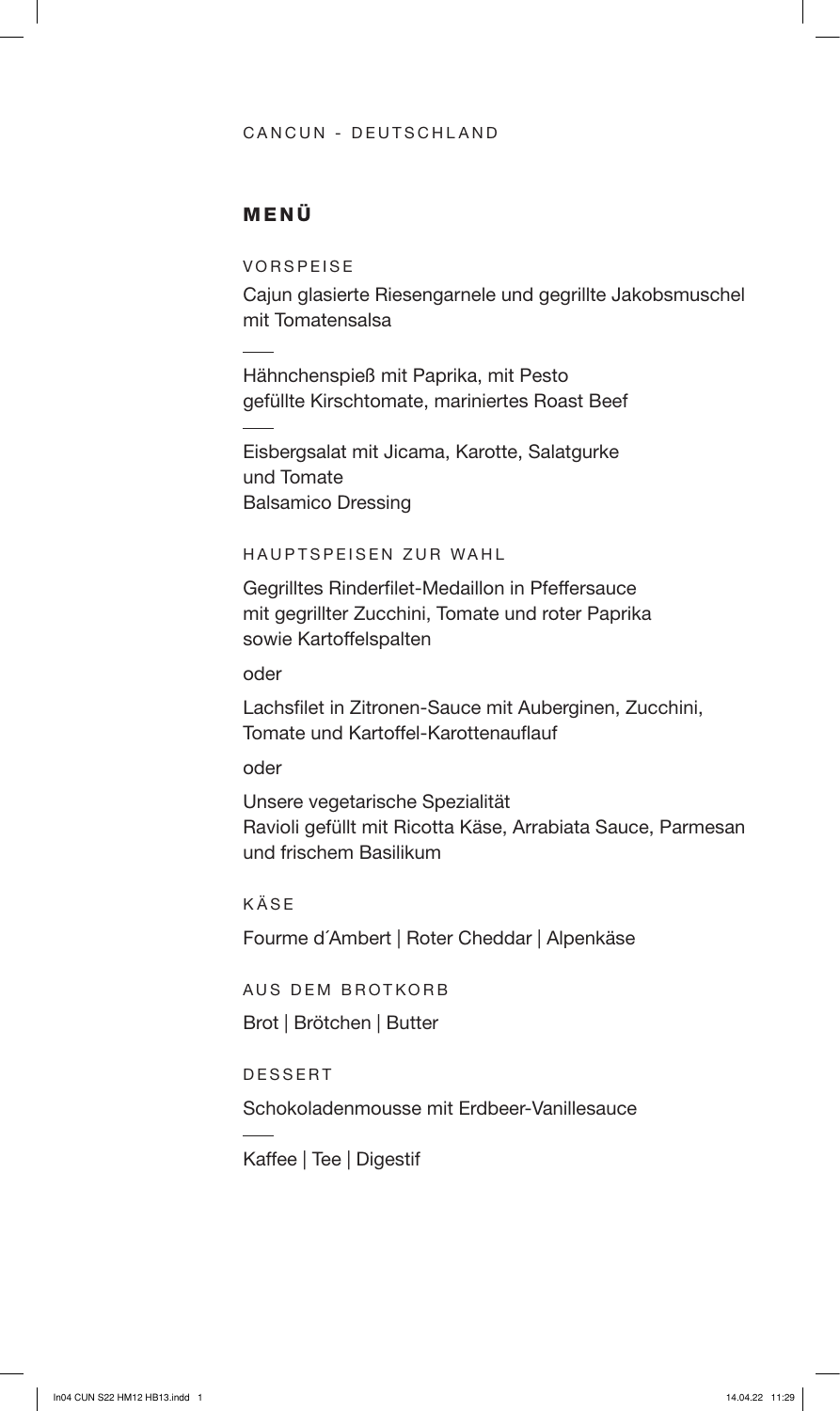# FRÜHSTÜCK

Frisches Obst

Schwarzwald Schinken, Italienische Salami und Butterkäse

Omelette mit frischer Petersilie

Brot | Brötchen | Croissant

Butter | Konfitüre | Honig | Nutella

Kaffee | Tee

Frisch gepresster Orangensaft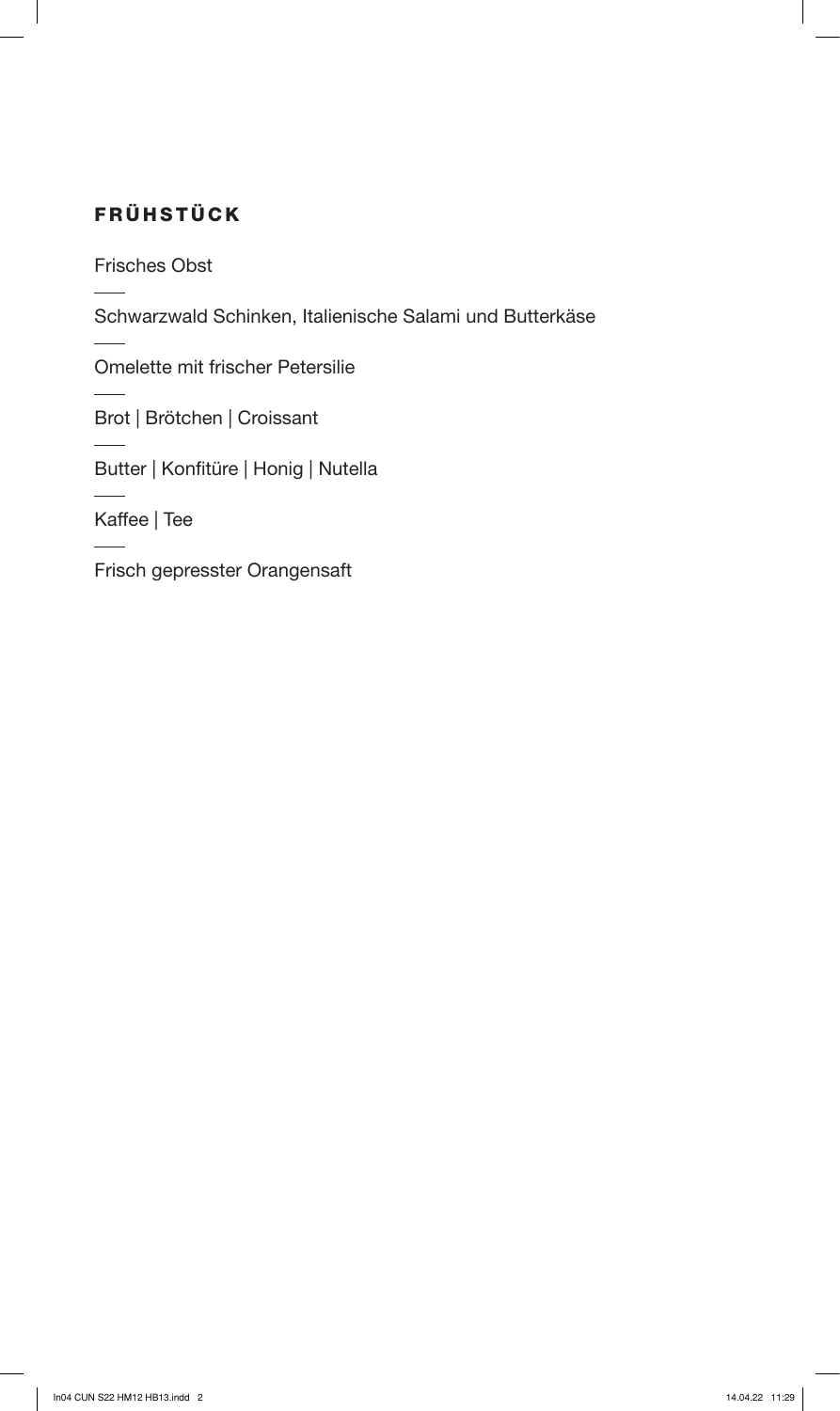### CANCUN - GERMANY

### MENU

STARTER

Sautéed Cajun style King Prawns and grilled scallop with tomato salsa

Chicken skewers with red peppers, pesto filled cherry tomatoes, marinated roast beef

Iceberg lettuce with Jicama, carrot, cucumber and tomato Balsamic dressing

MAIN COURSE

Roasted tenderloin of beef with black pepper sauce, tomato, bell pepper, zucchini and roasted potato wedges

or

Salmon filet in lemon sauce with grilled eggplants, zucchini, tomatoes and potato-carrot gratin

or

Our vegetarian speciality Ravioli stuffed with Ricotta cheese, arrabiata sauce, parmesan and fresh basil

CHEESE

Fourme d´Ambert | red cheddar | Alp's cheese

FROM THE BREAD BASKET

Assorted Breads | Rolls | Butter

DESSERT

Chocolate mousse with strawberry-vanilla sauce

Coffee | Tea | Digestif